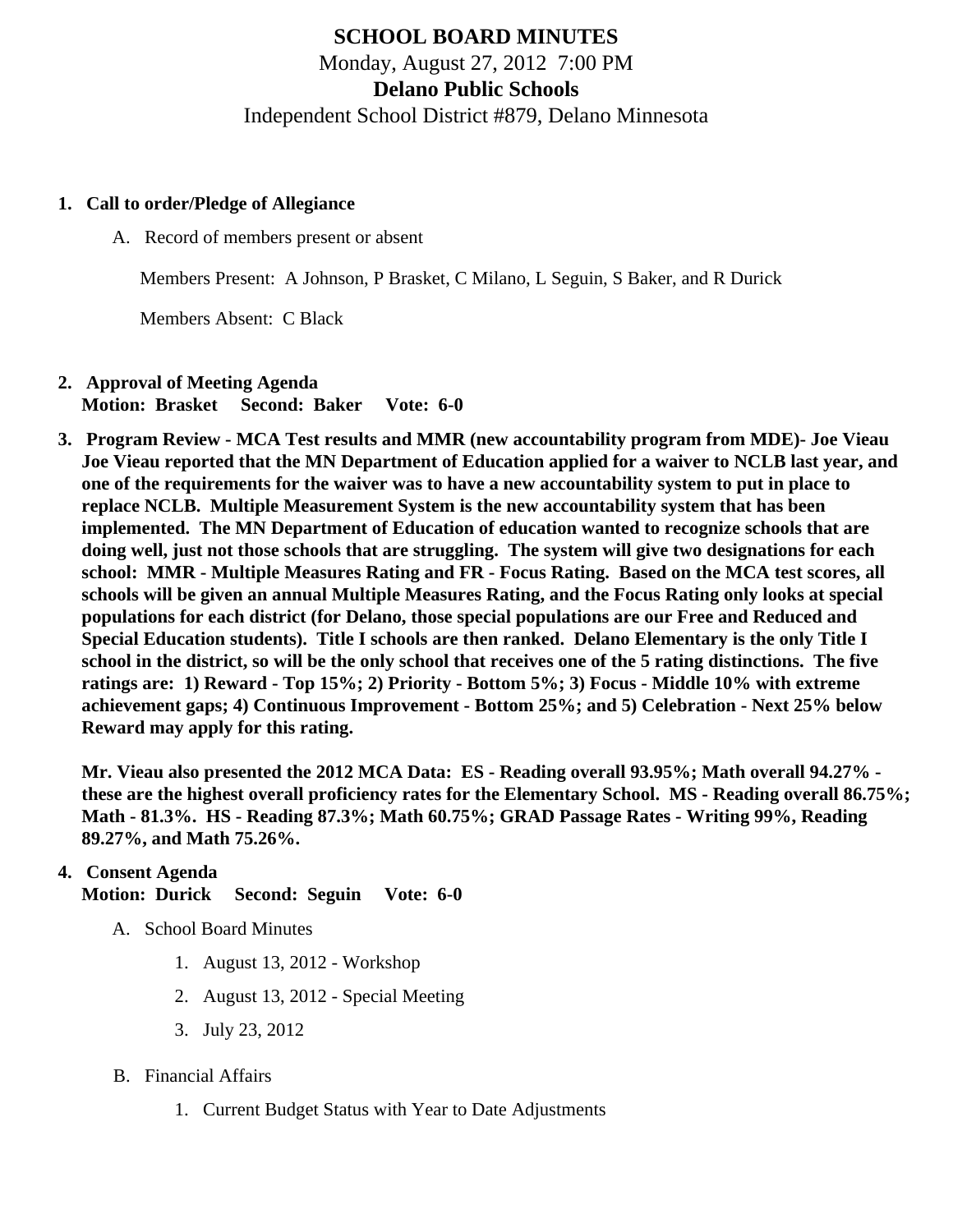- 2. [Investment Transactio](/docs/district/Business_Office/Investment_Schedule_2012-13.pdf)n Wire Tra[ns](/docs/district/Business_Office/Wire_Transfer.pdf)fers an[d Minnesota Liquid Assest Fu](/docs/district/Business_Office/LiqAFY12.pdf)nd
- 3. [Cash Repo](/docs/district/Business_Office/July_2012.pdf)rt
- 4. [Revenue Report by Fu](/docs/district/Business_Office/REVENUE_BY_FUND_TOTAL.pdf)nd
- 5. [Expense Report by Fu](/docs/district/Business_Office/EXP_BY_FUND_TOTAL.pdf)nd
- 6. [Expense Report by Progra](/docs/district/Business_Office/EXPENDITURES_BY_PROGRAM.pdf)m
- 7. [Expense Report by Obje](/docs/district/Business_Office/EXPENDITURES_BY_OBJECT.pdf)ct
- 8. List of [Bills Presented for Payme](/docs/district/Business_Office/DETAIL_OF_MONTHLY_BILLS_PRESENTED_FOR_PAYMENT.pdf)nt
- 9. Donations: Alysia Zens \$240; Franklin Township \$2,000 and City of Independence \$2,500 for Summer 2012 Discovery Zone and Summer Trek programs; Woodridge Church - \$500 check and \$500 gift card to Otten Bros. for Elementary School Butterfly Garden
- 5. Personnel Matters:

Motion: Brasket Second: Seguin Vote: 6-0

- A. Retirements/Resignations/Terminations
	- 1. James Kittock, DHS/DMS Custodian, retirement effective 9-30-12. In Delano Schools 18 years.
	- 2. Andrew Beard, DHS Vocal Music Teacher, resignation effective 08-30-12.
	- 3. Nicole Holzer, DES Special Education Paraprofessional, resignation effective 8-20-12.
- B. Recommendations for Employment
	- 1. Julie Neby, DES Physical Education/DAPE Teacher (.52 FTE) effective 8-22-12 and DES Paraprofessional. Replaces Scott Hoeg who resigned.
	- 2. Sarah Rude, DHS Social Studies/Economics effective 8-22-12. Replaces Marcie Greenwaldt who resigned.
	- 3. Maria Vegdani, DHS Vocal Music Teacher, effective 8-22-12. Replaces Andrew Beard who resigned.
	- 4. Christy Branes, English as a Second Language Teacher, effective 8-28-12. Replaces Barbara Ward.
	- 5. Lori Bergh, DMS Long-term Substitute Teacher for Natasha Goudy who requested FMLA beginning approximately 9-10-12.
	- 6. Linda Grangroth, DES Special Education Paraprofessional, effective 8-29-12. Replaces John Byers who resigned.
	- 7. Erik Peterson, DHS Special Education Paraprofessional, effective 8-29-12. Replaces Marcie Heikkila who resigned.
	- 8. Jamie Tokkesdahl, DMS Special Education Paraprofessional, effective 8-29-12. Replaces Tammy Dorholt who resigned.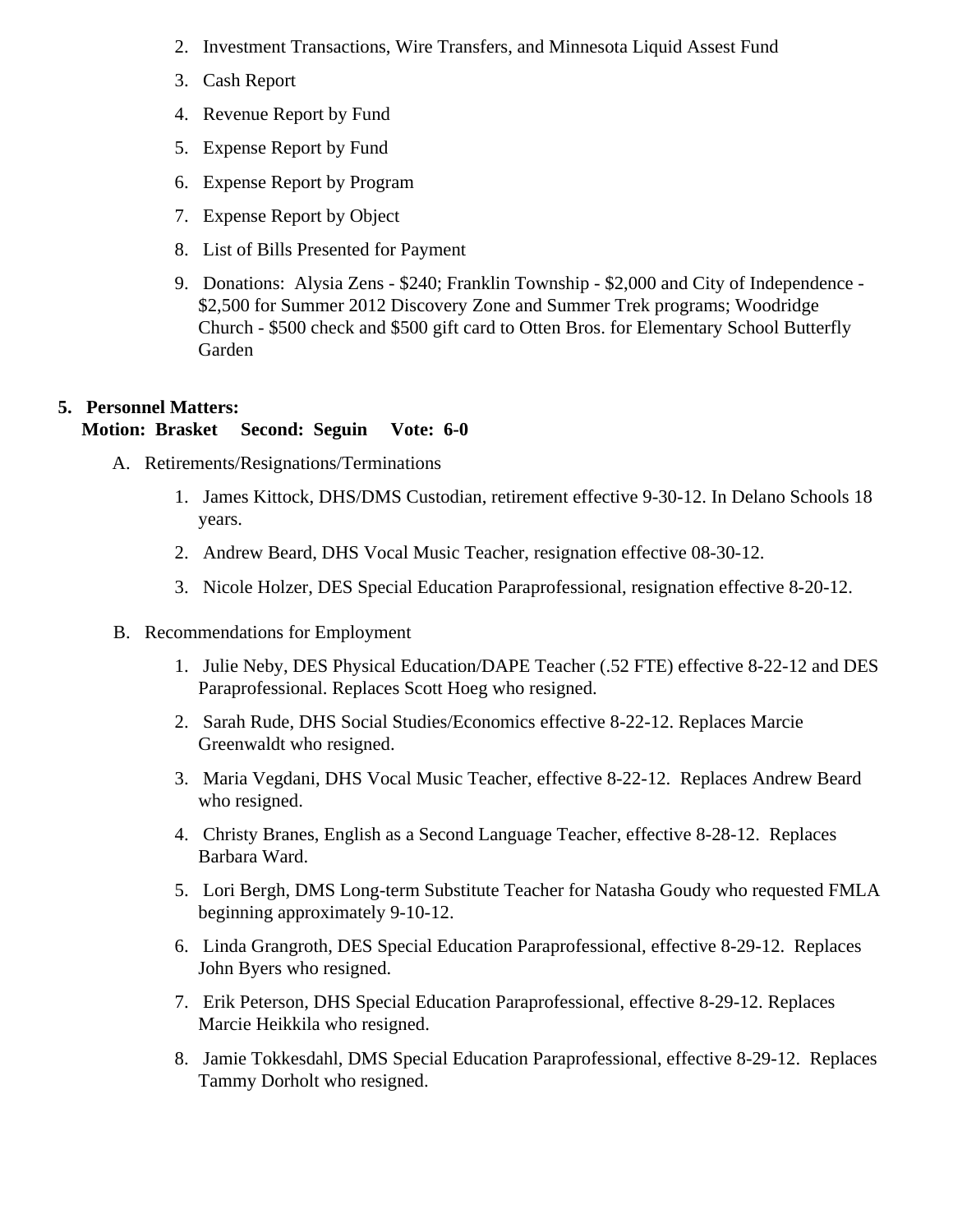- 9. Paul Gabrelcik, DES Part-time Custodian (.38 FTE), effective 9-4-12. Replaces Allan Anderson who transferred to the full-time position vacated by Gabrelcik's retirement.
- 10. Johana Baughn, Girls Soccer, Assistant (JV) effective 8-13-12. Replaces Tammy Dorholt who resigned.
- 11. Katie Beshears, NHS Advisor for 2012-13 school year. Replaces Caroline McCoy who is on family leave.
- 12. Marcie Heikkila, Part-time TAC Adult Supervisor, effective 8-15-12.
- 13. Melissa McKay, Part-time TAC Adult Supervisor, effective 8-15-12.
- 14. Jessica Nelson, Part-time TAC Adult Supervisor, effective 8-15-12.
- 15. Karen Weiman, Part-time TAC Adult Supervisor, effective 8-15-12.
- 16. Kjersten Moen, Part-time TAC Student Monitor, effective 8-12-12.
- 17. Allison Sandlass, Part-time TAC Student Monitor, effective 8-13-12.
- 18. Colette Bersie, Part-time TAC Student Monitor, effective 8-13-12.
- 19. Trevor Reed, Part-time TAC Student Monitor, effective 8-13-12.
- 20. Sam Fink, Part-time TAC Student Monitor, effective 8-13-12.
- 21. Christian Triplett, Part-time TAC Student Monitor, effective 8-13-12.
- 22. Anna Wischmann, Part-time TAC Student Monitor, effective 8-13-12.
- 23. Bethany Backer, Community Education Cook, effective 8-21-12. New position.
- 24. Tammy Frommelt, Tiger Kids Club Teacher, effective 8-27-12. Replaces Barbara King.
- 25. Tammy Wermager, Tiger Kids Club Teacher, effective 8-27-12. Replaces Robin Jacobson.
- C. Contract Changes/Approvals
	- 1. 2012-2014 Collective Bargaining Agreement with Delano Principals' Association.
- D. Leaves of Absence
	- 1. None

#### **6. Public Comment: School patrons are given the opportunity to address the school board regarding items that are not on the agenda. All patrons will be asked to state their name and address for the record.**

#### **7. Administrative Reports**

A. Superintendent

Mr. Schoen reported that last week, the ten new teachers were invited in for a two day program that was presented by the superintendent and principals; this program used to be handled by the Mentor Program, which was a budget cut for 2012-2013. Mr. Schoen had the new teachers evaluate the program and the presenters; he is currently having the information compiled. On Tuesday, the teaching staff are back, on Wednesday, there will be a District employee meeting in the morning, along with pictures, and then the rest of Wednesday and Thursday are for the teaching staff to meet with their principals and prepare their rooms for the first day of school. Mr. Schoen met with the staff of Stahlke Bus Company earlier this afternoon to present facts about the operating referendum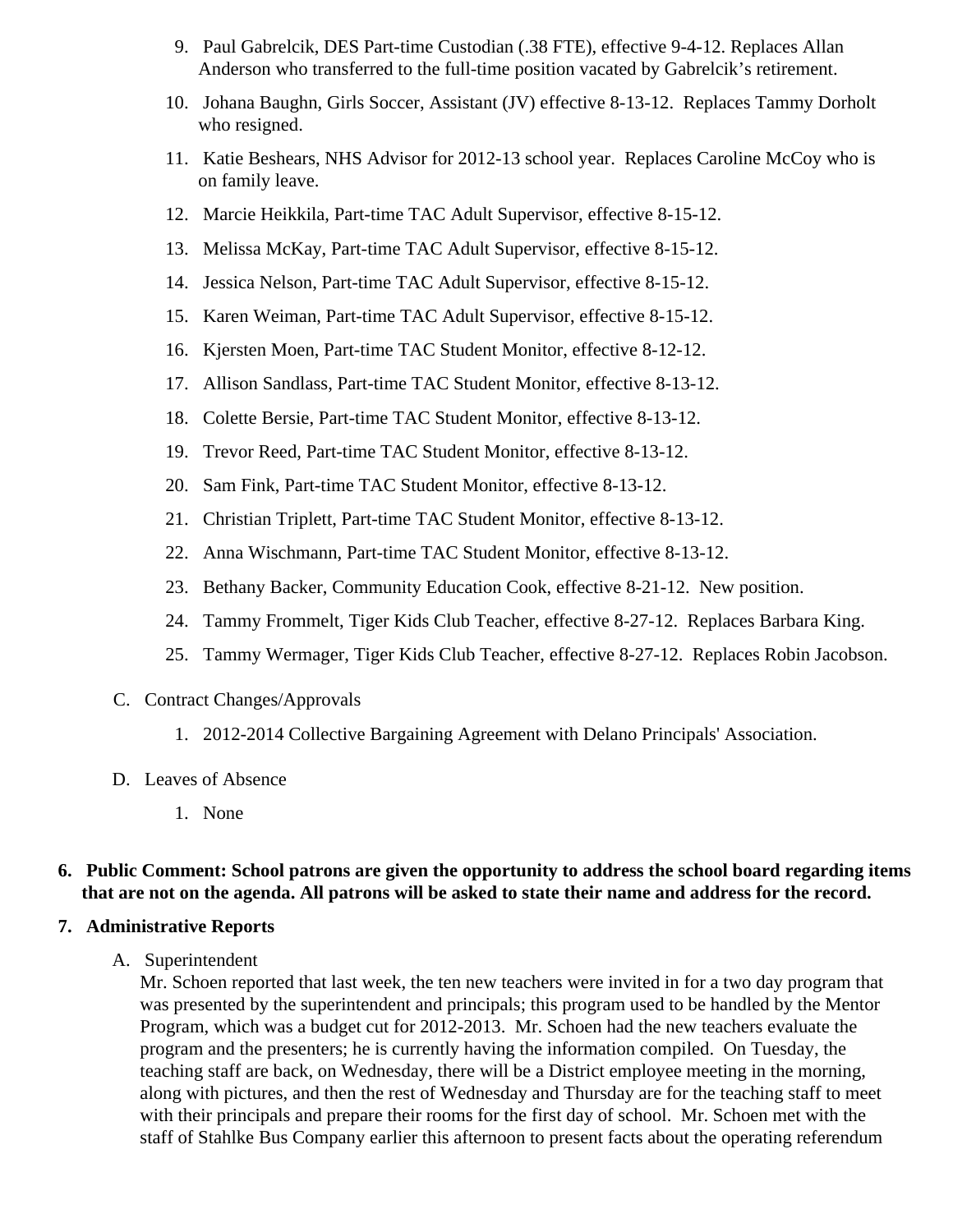questions that will be on the ballot in November. Mr. Schoen said the meeting went very well.

- B. Principals:
	- 1. Ms. Klinkner

Ms. Klinkner reported that the summer Targeted Services Program has finished; the program was taught by Kiz Gorham and Rachel Kunde this year. There were 25 students who attended the program this year, and if they had attended all 5 weeks of the program, they would have received 70 hours of academic intervention, which amounts to more than one quarter in an academic school year (59 hours). Ms. Klinkner also thanked the custodial staff for cleaning and preparing their building for the new school year. Ms. Klinkner reported that there will be a new Middle School Computer Lab in the Media Center, which will replace the old Computers of Wheels (COW). The building technology committee had asked for a stationary lab instead of getting another mobile lab. There are also Nooks available for student use this year that were purchased using budgeted Language Arts Curriculum dollars. There were two orientation meetings in August that were well attended; Ms. Klinkner has put together a bulling resource packet for parents. Three WEB events were held. PIE has purchased planners for all students. Ms. Klinker also thanked Traci Lawman, who put together the calendar, which is a fundraiser for MS PIE. Last year, there 705 students in the Middle School and this year, the number has risen to 724, which means average class sizes of 30 in 5th Grade, 31 in 6th Grade, and 25 to 32 in 7th and 8th Grades. Ms. Klinkner also gave information on what is addressed during the three teacher workshop days i.e. new teacher evaluation tool, bullying, grading, AESOP, technology usage, Spec Ed training, and parent meetings.

2. Mr. Heil

Mr. Heil said that the last month has been a busy one in the High School; he and Mr. Vieau have been looking at a lot of data. Mr. Heil thanked the Board for the breakfast being provided tomorrow and the custodians for getting the building ready for the start of school. Mr. Heil reported that LINK met today under the supervision of Meghan Gibas, Mike Stoudt, Amanda Weinandt, and John Fitzer. 9th Grade Orientation is being held tomorrow night and the fall activities are under way. Mr. Heil said he is looking forward to a great year.

3. Mr. Schuler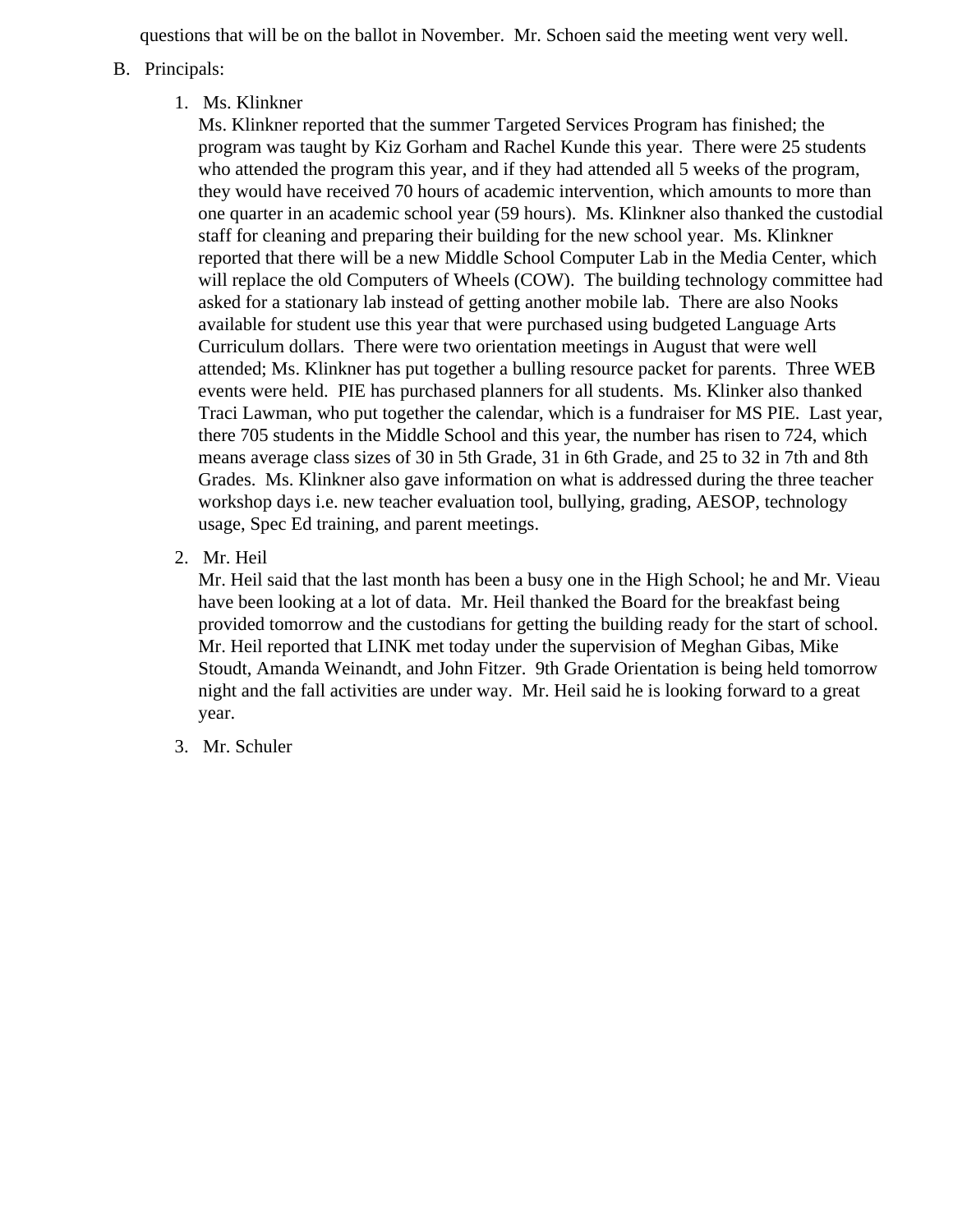Mr. Schuler reported on the Elementary MCA Scores. Mr. Schuler gave kudos to the staff, students and parents for doing all the work behiind the scenes to keep increasing the students' test scores. Mr. Schuler stated that this school year will have largest average class size building wide for the past 25 years. The Elementary had a net gain of 18 students. Mr. Schuler reported on the Healthy Kids Healthy Communities Grant, which was offered through a partnership of Allina and Ridgeview. The grant is used to target childhood obesit and promote better family nutrition. The Elementary will use the grant to teach elementaryaged children about healthy living during school and after school hours, provide parents with resources and experiences so they can incorporate healthy nutrition and lifestyles in their homes, provide a community environment that supports healthy decision-making habits, will provide Wise Kids curriculum to be used in Grades K - 4, and develop a passport to help families measure the impact of healthy lifestyle changes. The PIE Outdoor Movie Night will be held on Friday, September 7, 2012 on the Delano Elementary School front lawn. The movie will the "The Lorax" - concessions open at 7 PM and the movie begins at 7:30 PM.

Mr. Schuler thanked Woodridge Church for their \$1,000 plus labor donation for the planting and installation of the Butterfly Flower Garden at the front entrance of the Elementary School. Mr. Schuler stated that Woodridge Church is a great partner in our community; the church rents space at the Elementary building, and the church members have asked for ways to help make a difference in the building. Mr. Schuler also thanked Mike Jensen of Jenco for the use of his equipment during the planting process.

### C. Business Manager

Ms. Reeder thanked Bonnie Inforzato for all of the work that she has put in on the new substitute calling system, AESOP. Bonnie went live with the system last Friday, and she will continue to work out any issues with the system as they become apparent. The preparation for the annual audit is well underway and the majority of the work will be complete by the end of September. It is possible that the audit presentation may take place at the October board meeting.

#### D. Community Education Director

Ms. Johnson reported that the Fall Brochure had been delivered that afternoon and the registration website will be opened tomorrow. Ms. Johnson reported on a few of the upcoming events - Fall Heritage Festical on 9/22/12 from 10 - 2 PM, which is put on by the Heritage Society and the Delano Chamber of Commerce; Youth Trialathon on 9/15/12 for Grades 2 through HS - there will be an adaptive course this year, as well. Community Ed will be offering healthy eating classes and a 6 AM Zumba class on Tuesday's. Ms. Johnson wished Jeanie Stortz good luck as she and her husband move out of state. Ms. Johnson said that Jill Woodward will be starting to teach after school Elementary art classes and Lisa Asbury will be teaching Elementary Spanish classes. The ECFE Open House will be held on 9/24 from 6 - 7:30 PM; the Destination Imagination Open House will be held on 9/18/12 in the Middle School Media Center; the Wee Tiger Preschool parent meetings were held today, and the Tiger Kids Club Open House will be this Wednesday from 4 - 7 PM. Diane also welcomed all of the new Community Ed staff, which included a new Cook position added so that lunches may be offered to Tiger Kids Club students both during the summer and school year. Ms. Johnson thanked Kris Larson, Food Service Director, for all of her help in getting the lunch program up and running. Ms. Johnson said that they could not have gotten it together without Kris' help and support. Wee Tigers Preschool purchased some Houghton Mifflin curriculum; one of the focuses of the curriculum is conscious discipline - strategies to promote positive behavior.

### **8. Board Reports**

### A. MAWSECO

A Johnson reported that the committee met on 7/24/12; Allyson reported ont he federal and state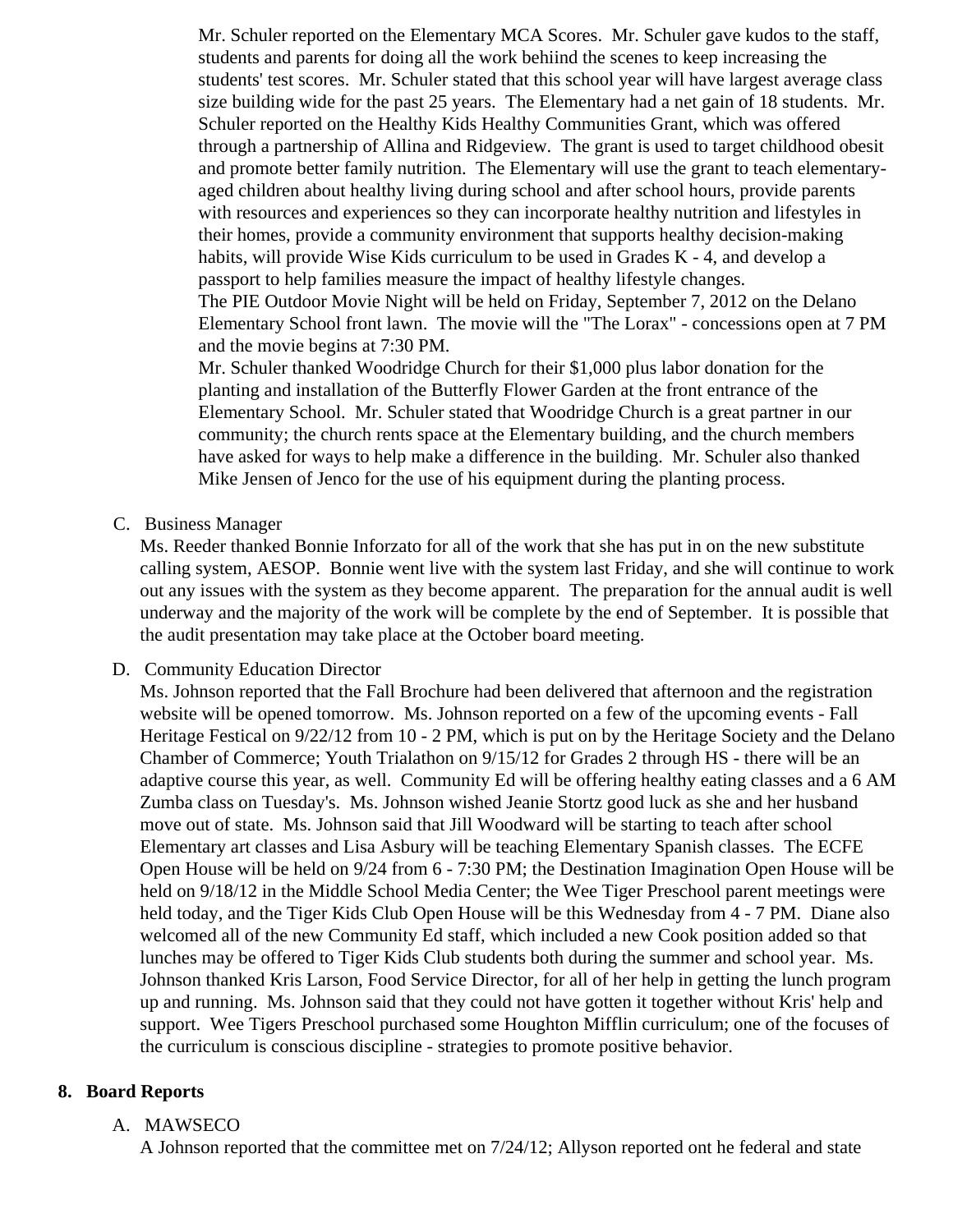special ed funding. The committee also talked through summer and fall staffing needs. The committee is scheduled to meet again tomorrow.

B. Wright Technical Center

R Durick reported that the committee met on 8/7/12. One of the projects at Wright Tech Center ea year is for the Construction Trades program to build a house; four bids for house construction materials for the house were reviewed, and the winning bid was chosen at that time. Julie Warner reported that the 2013 Perkins Grant is a little less than last year's grant, but that loss in revenue w not be an issue. The building maintenance and repair projects are complete. The Executive Committee spoke about the search for Julie's replacement; their time line is to have the job description defined in August, accept applications in January and announce the new director in Ap or May.

C. Delano Area Sports Arena

P Brasket reported that the committee met on 8/2/12. The budget of \$231,000 was set for the year less than 10% of the revenue for DASA is from the school district. Mr. Brasket stated that the DAS Board is doing a very good job managing and that it is a very stable organization.

D. Staff Development

C. Milano reported that the committee met last week and went over the workshop days for the upcoming school year. Ms. Milano reiterated that it was important to keep this group together even though there is no funding for staff development because staff development leads to a true love of learning and enables staff be lifelong learners and keep abreast of new ideas.

- 9. Old Business
	- A. Final Revie[w Policy 205](/docs/district/District_Policies/205-Open_Meetings__Closed_Meetings_Redline.pdf)

Mr. Schoen noted that the change to this policy was driven by new legislation regarding the statute on sessions that are closed by the Bureau of Mediation Services. Motion: Johnson Second: Brasket Vote: 6-0

B. 2012 Operating Levy Update

Mr. Schoen reported that the first superintendent article came out in today's Delano Herald Journal, and that there will be weekly articles that will continue after the levy season is complete. Traci Lawman and Mr. Schoen mapped out themes for each week through the beginning of November areas that will be highlighted include events taking place in the different buildings and operating referendum levy information. Mr. Schoen wanted it noted that Stahlke Bus Company does an outstanding job transporting and welcoming our students. Mr. Schoen had an opportunity to meet with the bus drivers today for about 40 minutes, and he thanked them for the job they do; the bus drivers are usually the first and last person to greet our students each day.

# 10. New Business

A. Updat[e Committed Fund Balanc](/docs/district/Business_Office/Committed_Fund_Balance_Amount.pdf)emount in General Fund

Ms. Reeder stated that in June 2011, the School Board passed a resolution to commit a portion of fund balance each year for retirement benefits. The amount of the committed fund balance needs be updated each year once the new amount is known. The amount of the committed fund balance 2010-2011 was \$186, 667.23; the committed fund balance for 2011-2012 is \$183,028.88. The District has always set aside this amount in a reserve account, but with the passage of the new GASB54 regulations in 2010-2011, the district had to change the designation from reserve to committed. Once fund balance has been committed, it can only be uncommitted by Board resolution. Motion: Durick Second: Milano Vote: 6-0

B. [Addendum to 2012-2014 Community Education Non-Certified Hand](/docs/district/Business_Office/ADDENDUM_TO_2012-2014_CE_Handbook.pdf)book Ms. Reeder reported that with the hiring of the cook at Community Education, an addendum to the